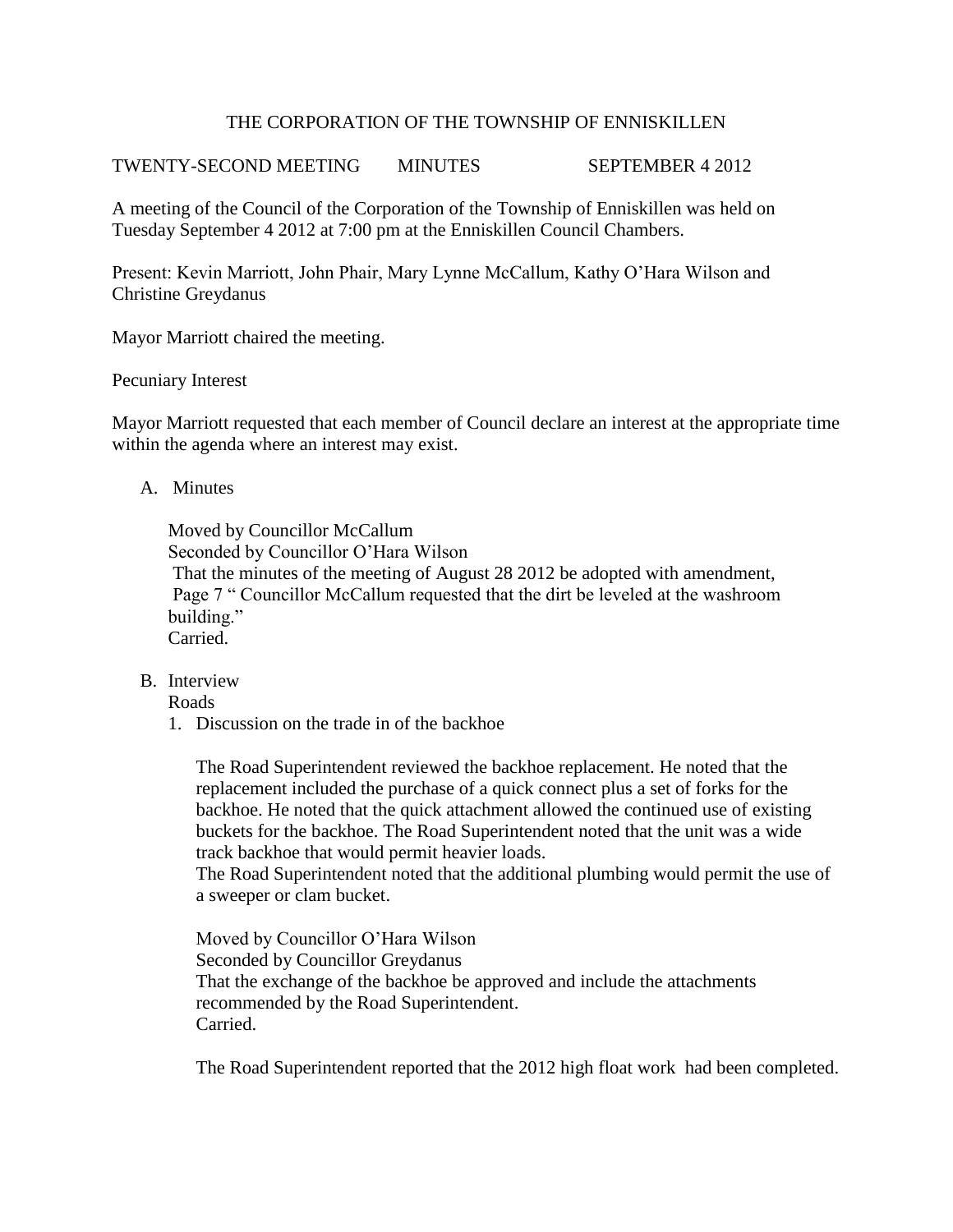He reported that the only remaining construction project was the replacement of the Forest Road bridge that was to be coordinated by Brooke Alvinston.

The Road Superintendent noted that he would have a discussion with the manager of transportation concerning bus use on Fairweather Road.

Mayor Marriott asked the Road Superintendent to discuss the driveway access of Lee Bright.

Councillor O'Hara Wilson requested that additional decals be placed on the Township trucks to allow the trucks to be more easily identified. She reported that several municipalities were using red pickup trucks.

The Road Superintendent noted that he would circulate new truck decals.

### Water

Mike Young reported that seven new services had been installed over the summer. One additional service was to be installed in the next week on LaSalle Line.

He reported that there continued to be an issue with the deterioration of water shut offs. Mr. Young noted that a vacuum truck could easily expose 10-15 shut offs a day to permit replacement.

Mr. Young reported that the sewer lagoon levels were twenty six inches below the outflow. Although discussions had been held with OCWA concerning the use of alum it appeared that this would not be required in the current year.

Mr. Young reported on the repairs to be made to the reservoir generator. He noted that the heads were to be replaced on the motor.

Mr. Young reported that the training for the new reading gun was to take place on September 12 2012. After that date water readings would begin.

He reported that a service leak on Thistle Street had been repaired by the installation of a new service rather than cutting open the road.

Mr. Young reported that the Petrolia water system repairs were behind schedule by two to three weeks.

Mr. Young discussed the Quality Management System audit that was to take place on September 5 2012.

#### Drainage

1. Updates on Drain Maintenance

Ray Dobbin noted that work was being undertaken on the replacement of culverts on the 6<sup>th</sup> Con Drain, 4<sup>th</sup> Con Drain, and 8th Con Drain.

The culvert on the Wilson Drain was completed on August 30 and 31 2012.

The Engineer reported that the operator for McKenzie & Henderson was ill. He noted that he would monitor their progress in light of the tenders accepted for drain work.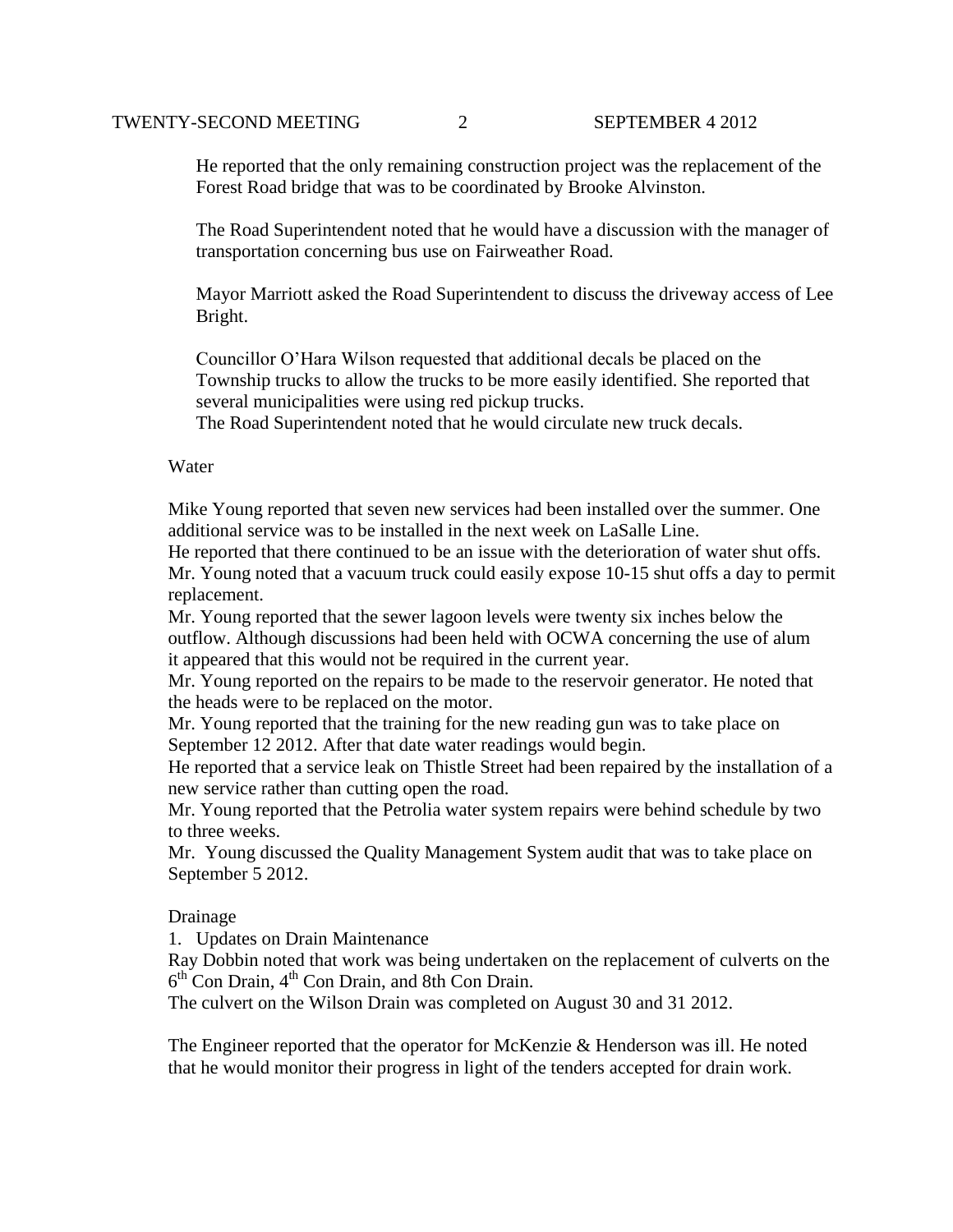The Engineer reported that only the placement of asphalt on the road was yet to be completed on the Burnison Drain.

 J & L Henderson had reported that the work on the Omerod McBride and Dawn Anderson Drains would wait until after the crops had been harvested.

 Mr. Dobbin reported on the application of herbicide on various municipal drains. The work had been restricted to the drains where no crop was in place.

 Councillor O'Hara Wilson questioned on the status of the Oil Heritage Road crossing of the O'Dell Park Drain. The Engineer reported that he would review the County's progress on the culvert lowering.

- C. Correspondence for information
	- 1. County of Lambton Doors Open Partners
	- 2. AMCTO Local Government Week
	- 3. Enbridge pipeline and facility integrity
	- 4. Ontario One Call
	- 5. Voluntary Canadian Standards on Psychologically Safe Workplaces
	- 6. Fire Marshall's Public Fire Safety Council new members
	- 7. MPAC
		- a. 2012 Year End Schedule
	- 8. S/W Ontario Development Fund Overview
	- 9. Central Lambton Family Health Team

Moved by Councillor Greydanus Seconded by Councillor O'Hara Wilson That correspondence items 1-9 be received and filed. Carried.

- D. Correspondence requiring motions
	- 1. Resolution Arran-Elderslie Moratorium on Industrial Wind Turbines

Moved by Councillor O'Hara Wilson Seconded by Councillor McCallum That the Council of the Township of Enniskillen support the resolution of the Municipality of Arran-Elderslie. Carried.

2. Central Huron Funding of School Crossing Guards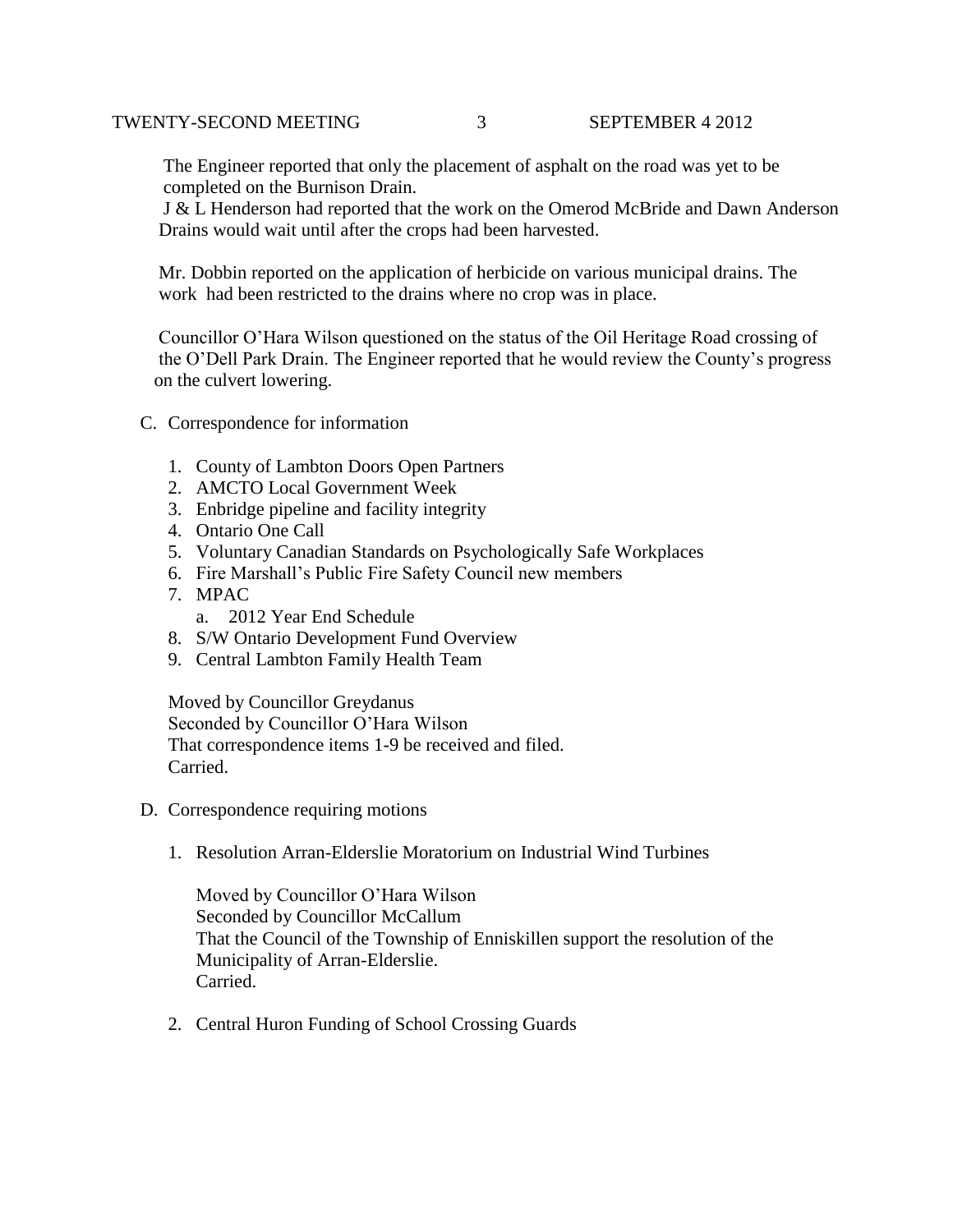Moved by Councillor Greydanus Seconded by Councillor Phair That the Council of the Township of Enniskillen support the resolution of Central Huron concerning financing of school crossing guards. Carried.

# E. Accounts

Moved by Councillor O'Hara Wilson Seconded by Councillor Greydanus That the accounts be paid as circulated: Cheque: 5065-5076: \$6,071.06 Cheque: 5077-5091: \$70,826.03 Carried.

F. Court of Revision Wilson Drain 7:45 pm

> Moved by Councillor O'Hara Wilson Seconded by Councillor Phair That the Court of Revision of the Wilson Drain be opened. Carried.

> No person was present for the meeting. No written appeals had been received on the Wilson Drain.

Moved by Councillor Greydanus Seconded by Councillor McCallum That the assessments listed on the Wilson Drain report be confirmed. Carried.

Moved by Councillor McCallum Seconded by Councillor Phair That the Court of Revision on the Wilson Drain be closed. Carried.

### G. Bylaws

- 1. Bylaw 26 2012-8<sup>th</sup> Con Drain-third reading
- 2. Bylaw 27 of 2012- Burnison Drain-third reading
- 3. Bylaw 29 of 2012-O'Dell Park Drain-third reading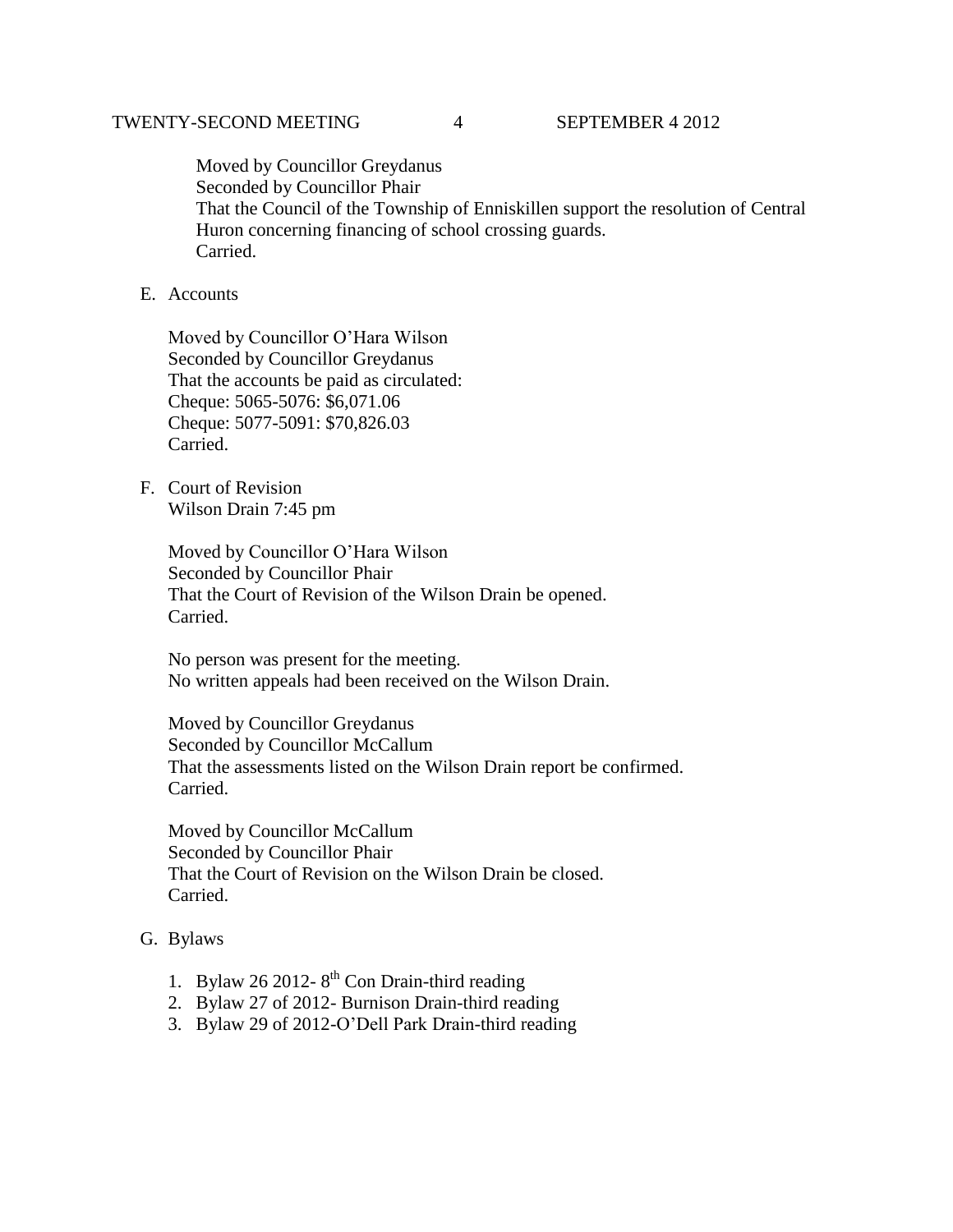Moved by Councillor Greydanus Seconded by Councillor O'Hara Wilson That third and final reading be given to Bylaw 26, 27 and 29 of 2012. Carried.

- 4. Bylaw 56 of 2010 Howlett Lane Rating Bylaw
- 5. Bylaw 57 of 2012- Bylaw to appoint Oil City Cemetery Board
- 6. Bylaw 58 of 2012 Drain Rating Bylaw  $8<sup>th</sup>$  Con Dr. and Hunter Dr.
- 7. Bylaw 59 of 2012 Confirmation Bylaw

Moved by Councillor McCallum Seconded by Councillor Greydanus That first and second reading be given to Bylaw 56, 57, 58 and 59 of 2012. Carried.

Moved by Councillor O'Hara Wilson Seconded by Councillor Phair That third and final reading be given to Bylaw 56, 57, 58 and 59 of 2012. Carried.

- H. Other Business
	- 1. Municipal Asset Management Plan –Workshop Oct 12-12

The Clerk reported that the Ontario government planned to link the approval of future infrastructure funding to municipal asset management plans. The Clerk noted that he would attend the workshop planned for October 12 in London.

2. Petrolia North Enniskillen Fire Department- Rescue Truck Dedication

Moved by Councillor Greydanus Seconded by Councillor Phair That any member of Council be permitted to attend the dedication of the new rescue truck during the Petrolia Fair. Carried.

- I. Meeting to Consider
	- 1. McMaster Drain 8:00 pm

Moved by Councillor O'Hara Wilson Seconded by Councillor McCallum That Council consider the McMaster Drain Report. Carried.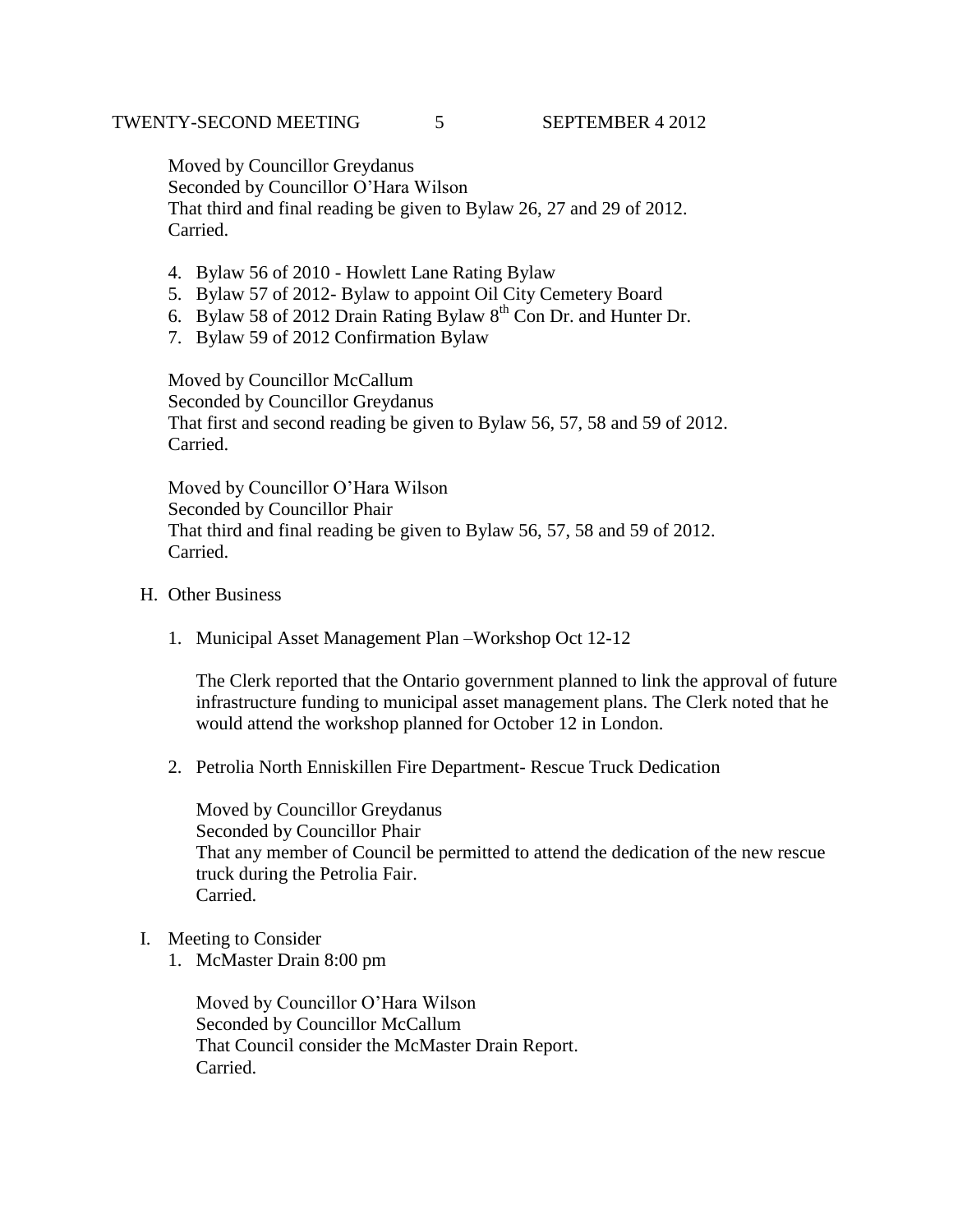### TWENTY-SECOND MEETING 6 SEPTEMBER 4 2012

No person was present to discuss the McMaster Drain report.

 The Engineer reported that the report had been prepared under Section 76 of the Drainage Act. He reviewed the history of the drain and its location. Provisions had been made in the report to provide for the replacement of one culvert and revised schedule of assessment.

 Moved by Councillor McCallum Seconded by Councillor Phair That first and second reading be given to Bylaw 61 of 2012 a bylaw to adopt the McMaster Drain Report. Carried.

2. Kesson Drain 8:00 pm

Cheryl Young and Lloyd Hyatt were present for the drain.

The Engineer reviewed the location of the drain and its culverts. He reported that the report provided for a revised schedule of assessment for the drain. No comments were made concerning the report.

Moved by Councillor Greydanus Seconded by Councillor O'Hara Wilson That first and second reading be given to Bylaw 62 of 12 a bylaw to adopt the Kesson Drain Report. Carried.

The Engineer reported on the site meeting for the 9-10 Sideroad Drain. It was noted that a new drainage report had been authorized at the prior meeting.

3. Sarnia Lambton Kidney Foundation

Moved by Councillor Greydanus Seconded by Councillor Phair That a donation of \$60 be made to the Sarnia Lambton Kidney Foundation. Carried.

4. Memo to Council re: property standards bylaw

A discussion took place concerning amendments to the property standards bylaw.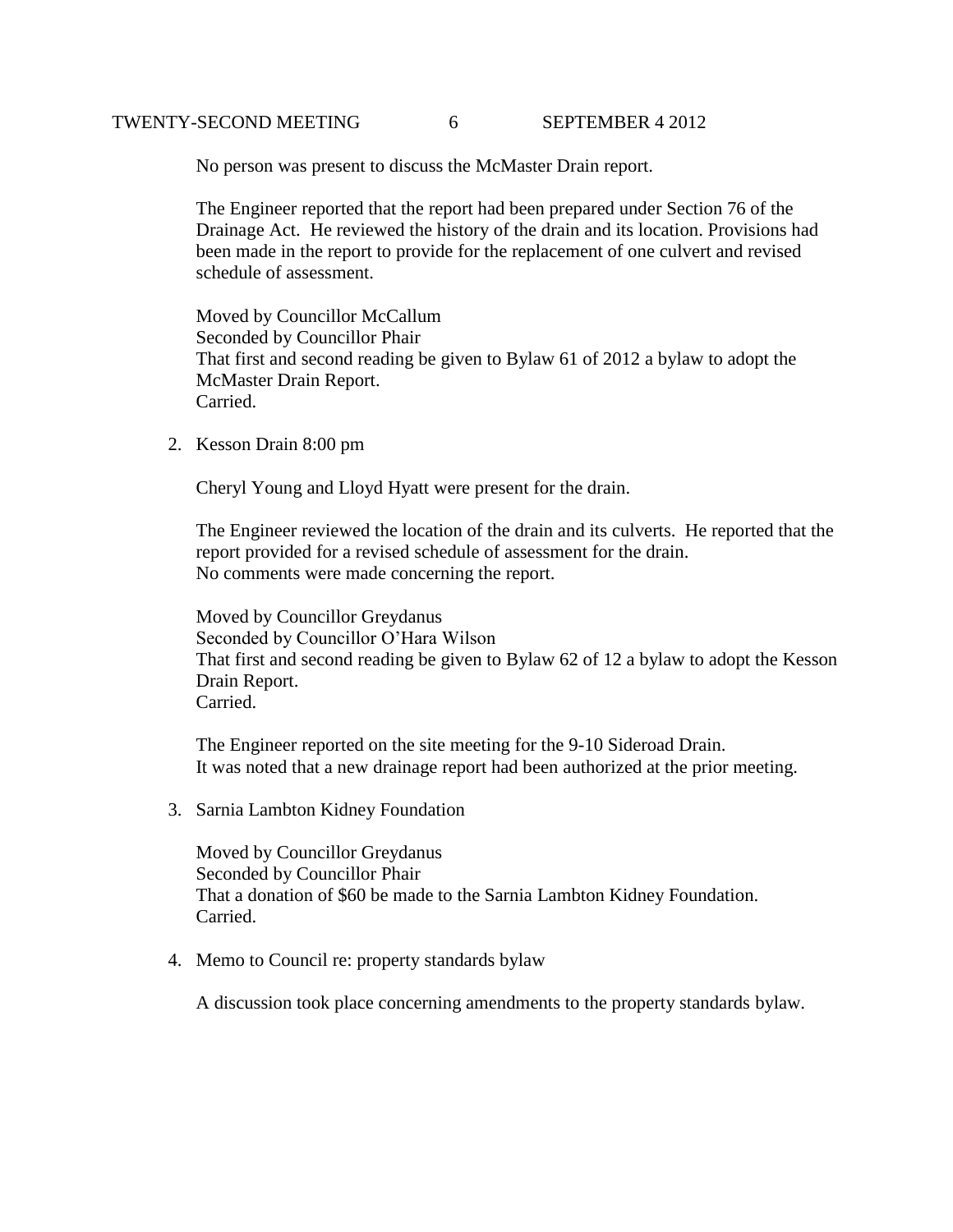Moved by Councillor Phair Seconded by Councillor O'Hara Wilson That a revised property standards bylaw be prepared. Carried.

5. Municipal Liability Risk Management Conflict of Interest Act

Richards Drain 8:15 pm

Moved by Councillor Greydanus Seconded by Councillor McCallum That the Council consider the Richards Drain Report. Carried.

Present: Keith Drope, Rick Patterson and Jamie Duncan

The Engineer reviewed the Richards Drain report. He noted that the last report had been prepared in 1975. He noted that the drain had been brushed in 2010. He noted that the new reported made provisions for the repair of culverts on the drain and assessing the costs. He also noted that the new report provided for assessing the cost of the brushing to respective ratepayers.

The Engineer reported that no work was contemplated at this time. Keith Drope requested that Council proceed to clean the drain.

Rick Patterson noted that Mrs. Baur was not satisfied with the brushing of her property. He noted that trees had been cut and left on her property in 2010.

Moved by Councillor Greydanus Seconded by Councillor O'Hara Wilson That first and second reading be given to Bylaw 60 of 2012 a Bylaw to adopt the Richards Drain Report. Carried.

Moved by Councillor O'Hara Wilson Seconded by Councillor Phair That a site meeting be held on the Richards Drain based on the request from Keith Drope with Councillor Greydanus acting as Council representative. Carried.